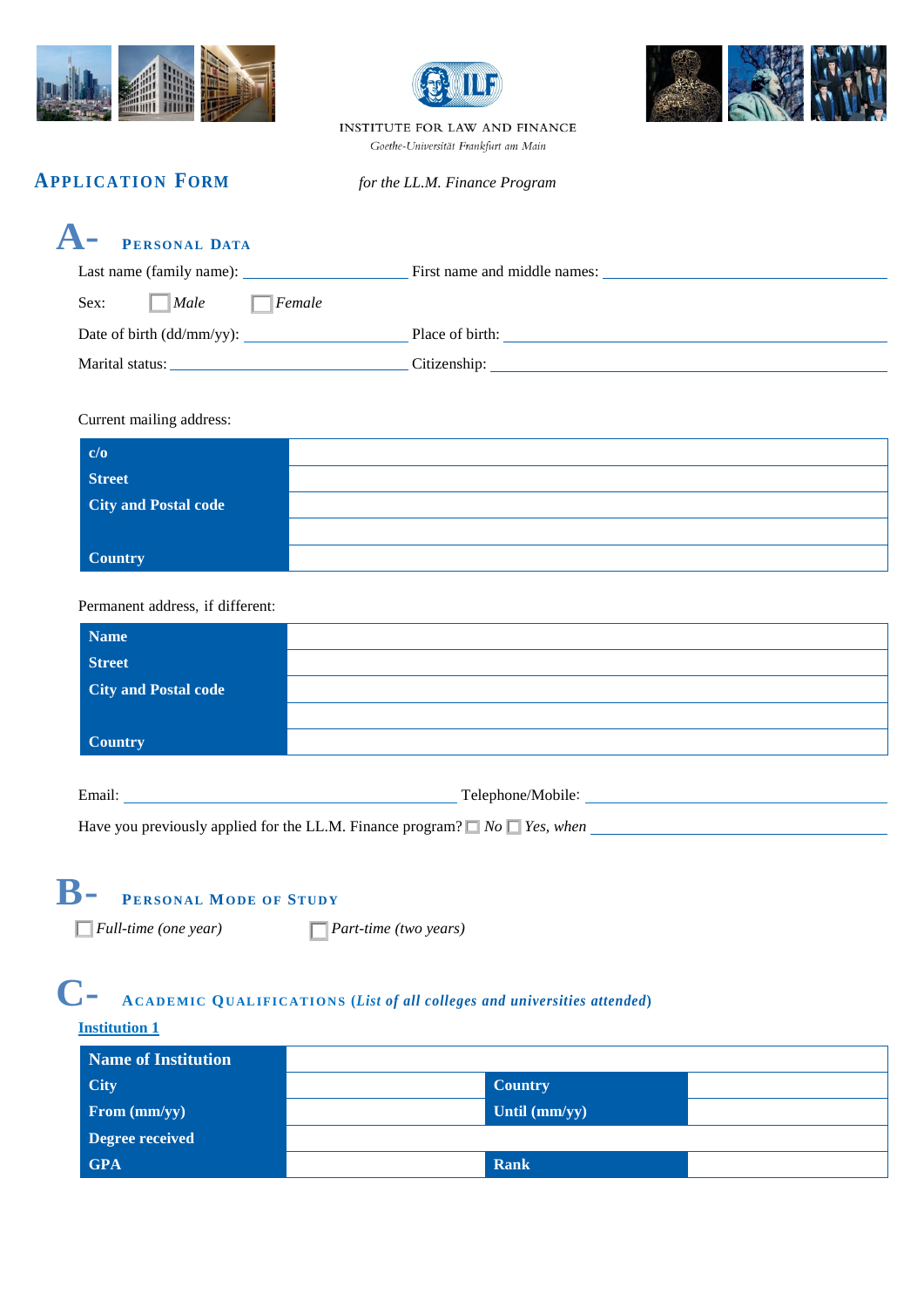### **Institution 2**

| Name of Institution |                |  |
|---------------------|----------------|--|
| <b>City</b>         | <b>Country</b> |  |
| From (mm/yy)        | Until (mm/yy)  |  |
| Degree received     |                |  |
| <b>GPA</b>          | Rank           |  |

**Institution 3**

| <b>Name of Institution</b> |                |  |
|----------------------------|----------------|--|
| <b>City</b>                | <b>Country</b> |  |
| From (mm/yy)               | Until (mm/yy)  |  |
| Degree received            |                |  |
| <b>GPA</b>                 | Rank           |  |

# **D- PROFESSIONAL EMPLOYMENTS**

Please list all substantial employments since you completed your studies (*in reverse chronological order*):

#### **Institution 1**

| Name of Institution                |                  |  |
|------------------------------------|------------------|--|
| <b>Position</b>                    |                  |  |
| <b>City</b>                        |                  |  |
| <b>Country</b>                     |                  |  |
| From $\frac{d \overline{d}{m}}{y}$ | Until (dd/mm/yy) |  |

### **Institution 2**

| Name of Institution |                    |  |
|---------------------|--------------------|--|
| <b>Position</b>     |                    |  |
| <b>City</b>         |                    |  |
| <b>Country</b>      |                    |  |
| From (dd/mm/yy)     | Until $(dd/mm/yy)$ |  |

### **Institution 3**

| Name of Institution |                  |  |
|---------------------|------------------|--|
| <b>Position</b>     |                  |  |
| <b>City</b>         |                  |  |
| <b>Country</b>      |                  |  |
| From (dd/mm/yy)     | Until (dd/mm/yy) |  |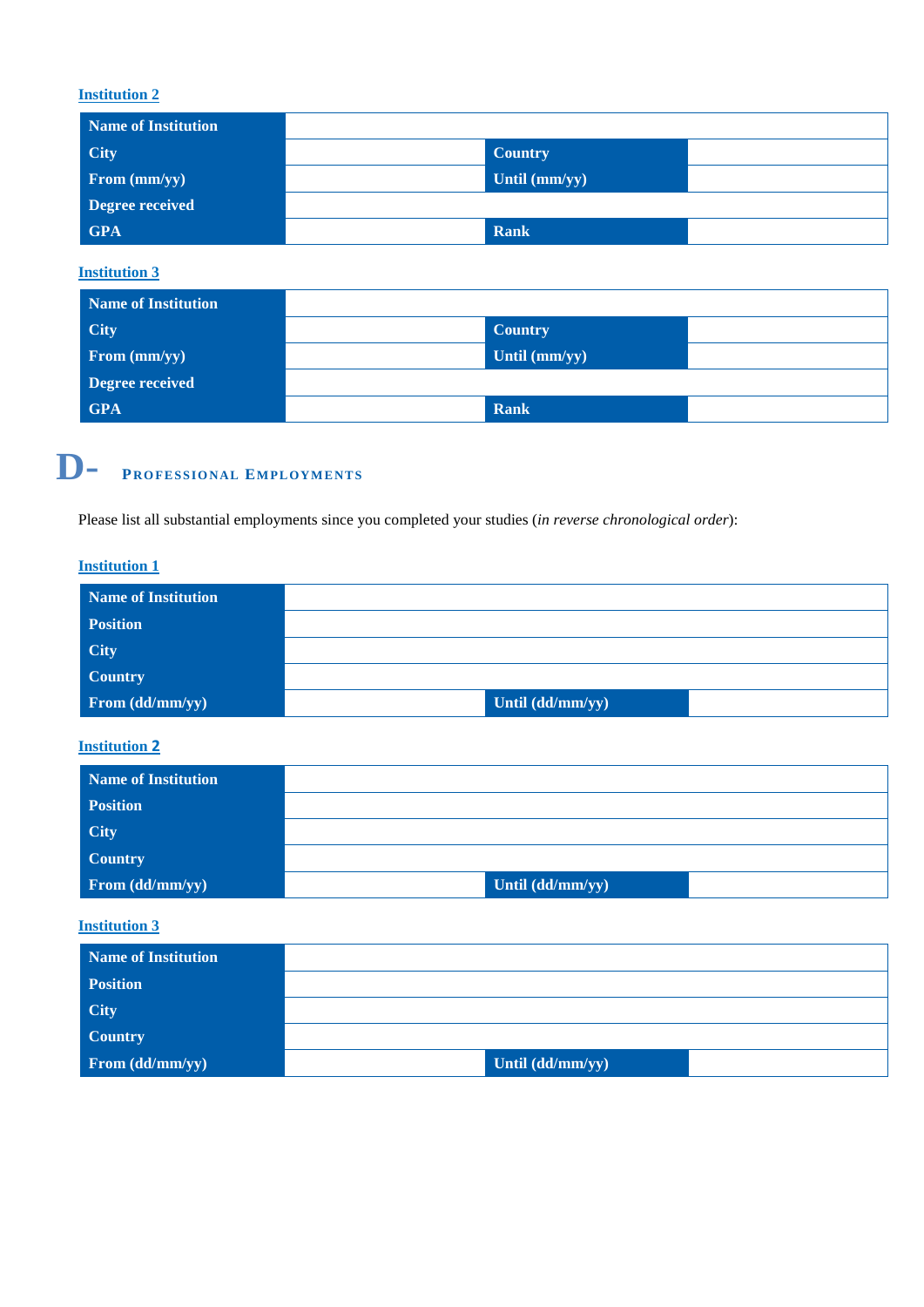## **E- PROFESSIONAL QUALIFICATIONS**

Please list all qualifications relevant to your profession (*e.g. certified public accountant, member of the bar*):

| <b>Type</b> | <b>Date</b> |
|-------------|-------------|
|             |             |
|             |             |
|             |             |
|             |             |

## **F- LANGUAGE PROFICIENCY**

Mother tongue:

Proficiency in English: □*Native speaker* □ *Other (please provide proof of proficiency)*

### Proof of proficiency:

| <b>Type</b>  | <b>Score</b> | <b>Date</b> |
|--------------|--------------|-------------|
| TOEFL        |              |             |
| <b>IELTS</b> |              |             |
| <b>CAE</b>   |              |             |

### $\Box$  Proficiency in other languages:

| Language | <b>Please state level:</b> |
|----------|----------------------------|
| German   |                            |
|          |                            |
|          |                            |

### **G-** SOUR CE OF I NFOR MATION ABOUT THE L L .M. <sup>F</sup> INANCE PROGRAM

- □ ILF Poster and brochure Comments:
- □ Employers
- □ Alumni
- □ Internet *(please specify which portal)*
- □ Print/Advertisement
- □ Professors
- □ Reference book on LL.M. graduate programs
- □ Other (*please specify*)